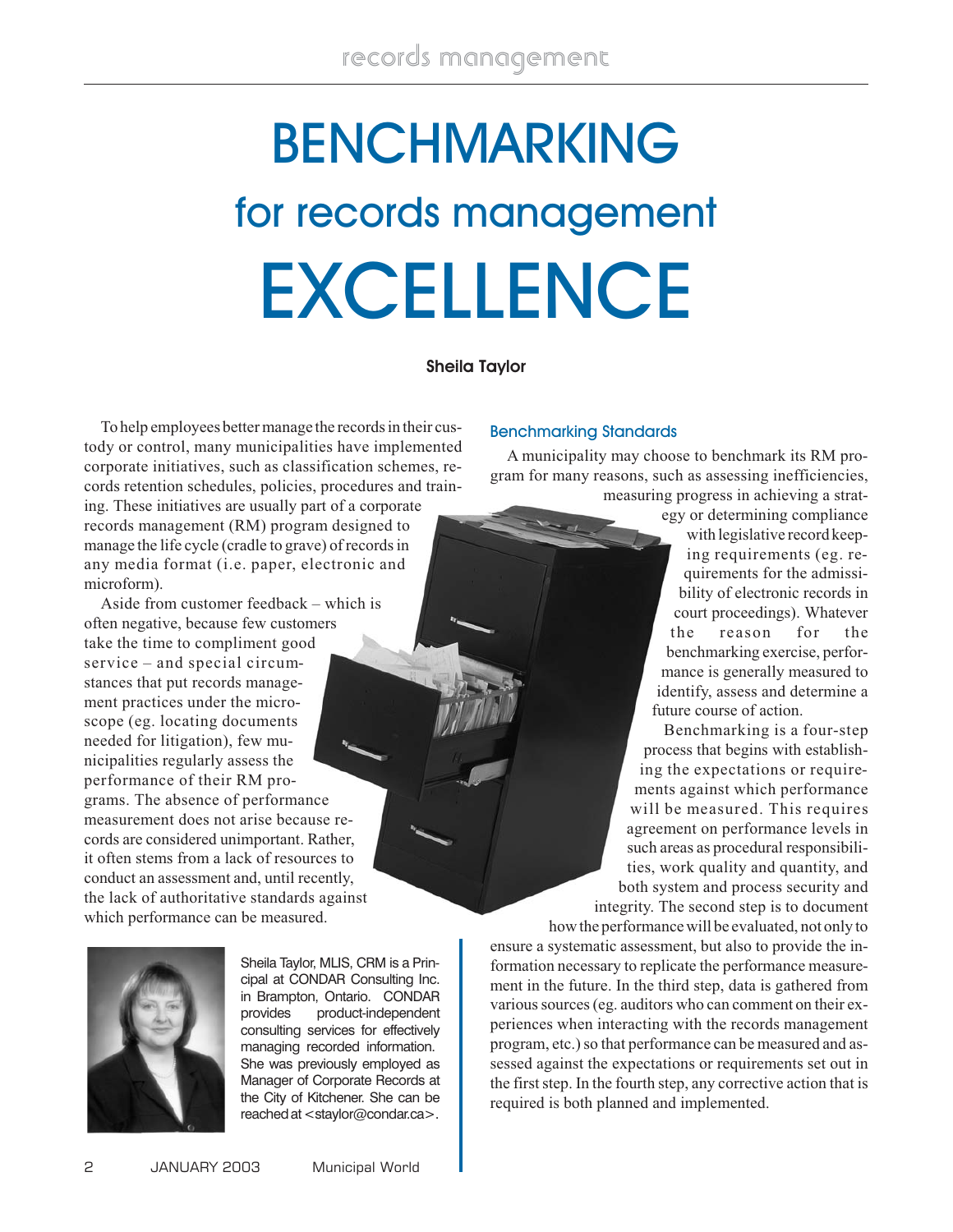

There are several standards that municipalities can reference when setting the benchmarking expectations or requirements against which their RM programs, or elements thereof, will be measured. Those standards are:

- $\blacktriangleright$  the new International Standards Organization (ISO) standard<sup>1</sup> for assessing an organization's RM program;
- $\blacktriangleright$  the Canadian General Standards Board (CGSB) standard for microfilm and electronic images as documentary evidence, $<sup>2</sup>$  and the CGSB's forthcoming standard</sup> on electronic records as documentary evidence; and
- $\blacktriangleright$  the record keeping requirements in quality management standards such as the ISO 9000 series.<sup>3</sup>

### ISO Records Management Standard

Part 1 of the standard (ISO 15489-1) provides a framework for establishing a RM program and defines the outcomes or results that such a program should achieve, regardless of an organization's size, geographic location, line of business or amount of technology for managing records. The standard also sets out requirements for creating and maintaining authentic, reliable and useable records, and for protecting the records' integrity for as long as necessary to support the continuing conduct of business, compliance with the regulatory environment, and provision of the necessary accountability. Part 2 of the standard (ISO/TR 15489-2) provides an optional implementation guideline for achieving compliance with Part 1, and addresses such topics as policy development and the classification of records by function or business activity.

The ISO records management standard is a voluntary code of practice. Although there is currently no mechanism for external parties to certify compliance, the standard legitimizes records management as a global management discipline, while also providing an officially sanctioned benchmarking model for emulating best practices. Municipalities that choose to benchmark their RM programs against the standard will be able to identify not only areas for improvement within their existing programs, but also the additional components required to achieve a comprehensive and effective RM program.

In the absence of a certification process, there are three options for assessing compliance. First, a municipality's records manager or auditor could review the RM program and make recommendations for improvement. Second, the municipality could engage an outside records management specialist to conduct the assessment. Third, two municipalities could pool their internal or external resources to assess their RM programs in turn.

Regardless of how the assessment is resourced, it is recommended that a checklist be developed to identify the performance criteria, providing space for capturing responses. The checklist could also include quantitative evaluation criteria to allow a grade to be determined for each performance criteria, thereby allowing the calculation of an overall grade (or percentage) of compliance. Ideally, the checklist would be completed using data obtained from various sources such as employee feedback (from both the customers and employees of the RM program), documentation reviews (assessing the existence, currency, comprehensiveness, etc. of program tools such as retention schedules) and walk-abouts (informal observations of the records storage areas used by the municipality). Agood example of a quantitative checklist, as well as the results of a compliance assessment completed in the city clerk's office at the City of Edmonton, can be found online at <www.cccrecords.com>.

### CGSB Standards

While the ISO 15489 standard provides a benchmark for assessing a RM program's performance, two Canadian standards set out parameters within which municipalities should design, implement and maintain systems for non-paper records to increase the likelihood that those records will be accepted as documentary evidence in court. Since 1993, the courts have referenced the CGSB standard, *Microfilm and Electronic Images as Documentary Evidence* (CAN/CGSB-72.11-93), when benchmarking the use of image technology (i.e. microfilm and scanned images). That standard provides guidelines for ensuring both the images and the systems in which they are created and stored are accurate, reliable and trustworthy. The forthcoming CGSB standard on electronic documents and signatures will provide the courts with guidelines against which a municipality's efforts to capture, store, retrieve, deliver and dispose of electronic records can be measured.

By designing, implementing and operating systems in compliance with these standards, municipalities will increase the probative value of their non-paper records, thereby increasing the likelihood of their acceptance in court as documentary evidence. It is recommended that the policies and procedures needed for compliance be developed and imple-

<sup>1</sup> The standard and the technical report are available from the ISO online at <www.iso.ch/iso/en/prods-services/ISOstore/store.html> and authorized bookstores such as the ARMA International bookstore at <www.arma.org/Bookstore/default.cfm>.

<sup>2</sup> The 1993 standard is available from the CGSB Sales Centre (1-800-665-CGSB). The electronic records standard will also be available from the CGSB Sales Centre when it is published next year.

<sup>3</sup> The ISO 9000 series of quality management standards are also available from the ISO <www.iso.ch/iso/en/prods-services/ ISOstore/store.html>.